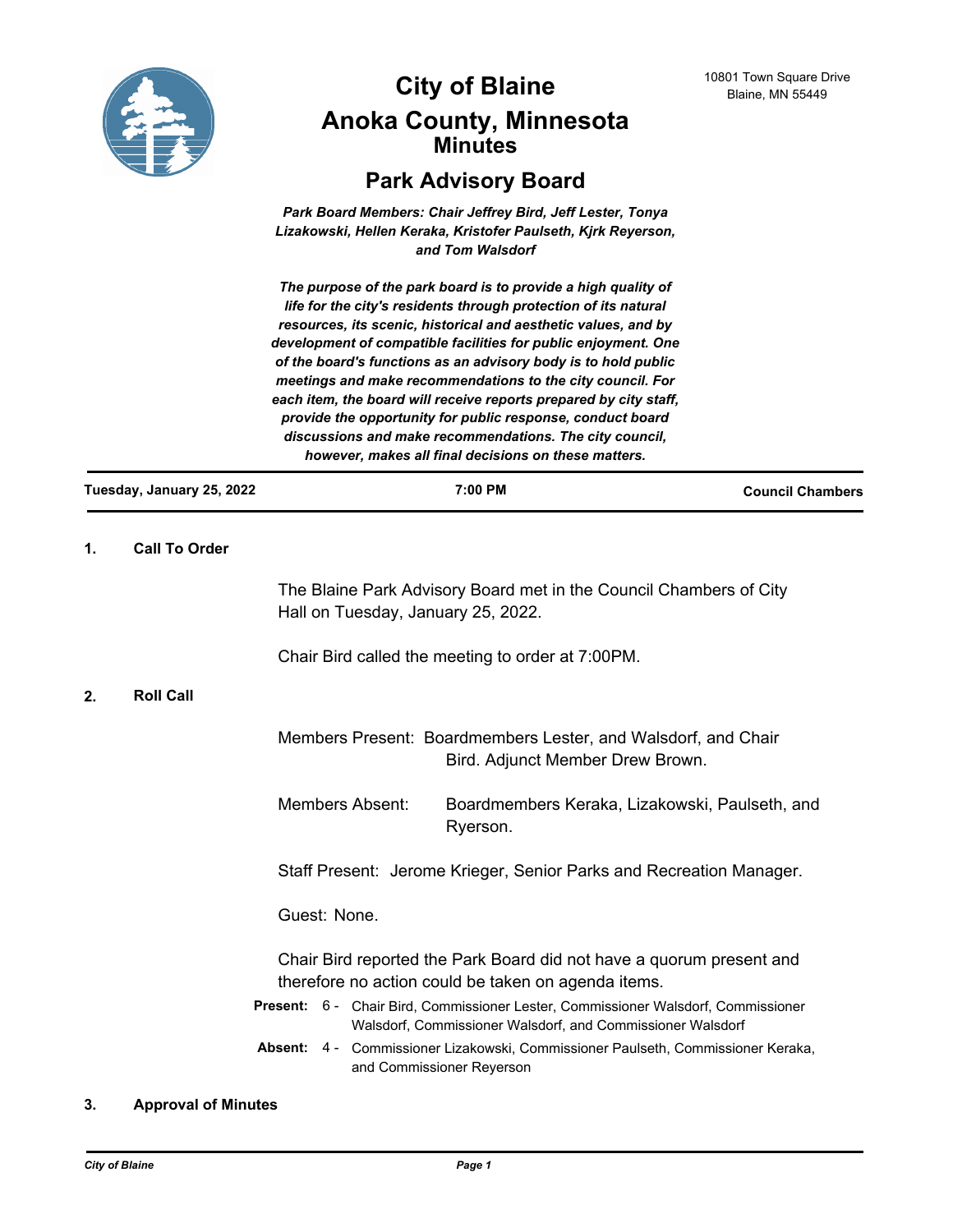# **3.-1 Approval of the November 23, 2021 Park Board Minutes**

*Attachments:* [11-23-21 PK.doc](http://Blaine.legistar.com/gateway.aspx?M=F&ID=d3ffaacf-9844-4984-8752-78470f63cfa2.doc)

Action on the November 23, 2021 minutes will be taken in February.

#### **4. Open Forum for Citizen Input**

Chair Bird opened the Open Forum at 7:02PM.

No one appeared to address the Commission.

Chair Bird closed Open Forum at 7:03PM.

#### **5. New Business**

#### **5.-1 Park Updates**

Mr. Krieger provided the Board with an update on the following matters:

Aquatore Shelter Replacements - The shelters are in the process of being completed. The steel frames are up and the contractor is working on the roof.

Boardmember Walsdorf asked if the shelters would have heaters. Mr. Krieger reported the shelters would not have heaters. He noted the shelters would have serving tables.

Sunrise Trail and Happy Acres final permits have been submitted to Coon Creek watershed. It was noted both permits were approved with conditions and staff will ensure the conditions are met.

Monument signs for Lexington Athletic Complex and Blaine Wetland Sanctuary are almost completely finished with the stone, brick, capping, logo and letters. Staff indicated the lighting and landscaping would be completed this spring.

Boardmember Walsdorf questioned what the final expense was for the signs. Mr. Krieger reported the BWS sign was just over \$100,000 and the LAC sign was approximately \$105,000.

WSB and Associates and HCM Architects are working on concepts for the Blaine Wetland Sanctuary Shelter and Restroom facility project. Look for concept designs in February.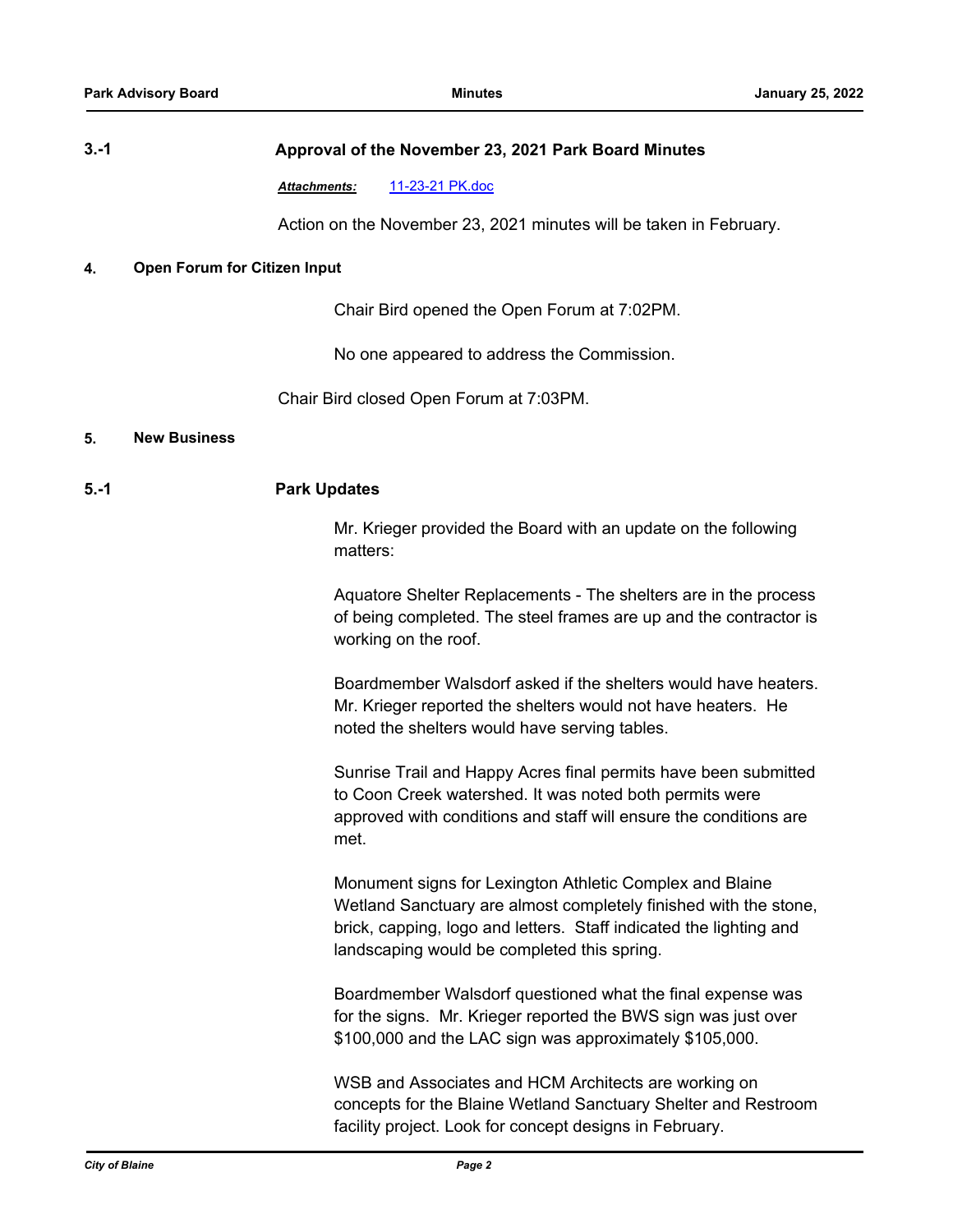Band shell update - the consulting and architect quote from ISG Incorporated was reviewed and approved by the council on January 19. Staff reported the project would be bid this June in hopes of having the project completed in time for the 2023 Festival.

Staff has been working with the playground manufactures to get possible design concepts for the 2022 playground replacement projects.

Staff is working on an RFP to hire a consultant to do the design work for three tennis and pickleball court replacement projects. The goal is to do one bid for all three projects at Territorial, Carrara East and Centennial Green parks.

Summer recreation employment will be posted in the first week of February. Staff begins interviewing candidates in mid - February. The positions that are available are Play - Net leaders, Youth Sports coaches and Beach attendants.

Adjunct Member Brown asked if any additional parking would be added at the BWS when the shelter is constructed. Mr. Krieger estimated an additional 10 to 15 parking spaces may be added, without impacting the wetlands.

## **2021 accomplishments**

- There were 216 park shelter rentals, an all-time high for the department.
- The beach set an all-time record for parking sales at the beach this year.
- Staff worked with the NSC to make improvements to Airport Park. In partnership we replaced 55 of the lights, added a new roof for shed, painted the shelter and city staff added aglime to all 4 fields.
- There had been 4,213 total skaters between December and January. Rinks have been open for 29 days so far.

Boardmember Walsdorf stated he was pleased to see the city's park shelters being utilized and rented.

Chair Bird questioned how many of the ice rinks had warming houses. Mr. Krieger reviewed the list of skating rinks in the city of Blaine and noted which had warming houses available to the public.